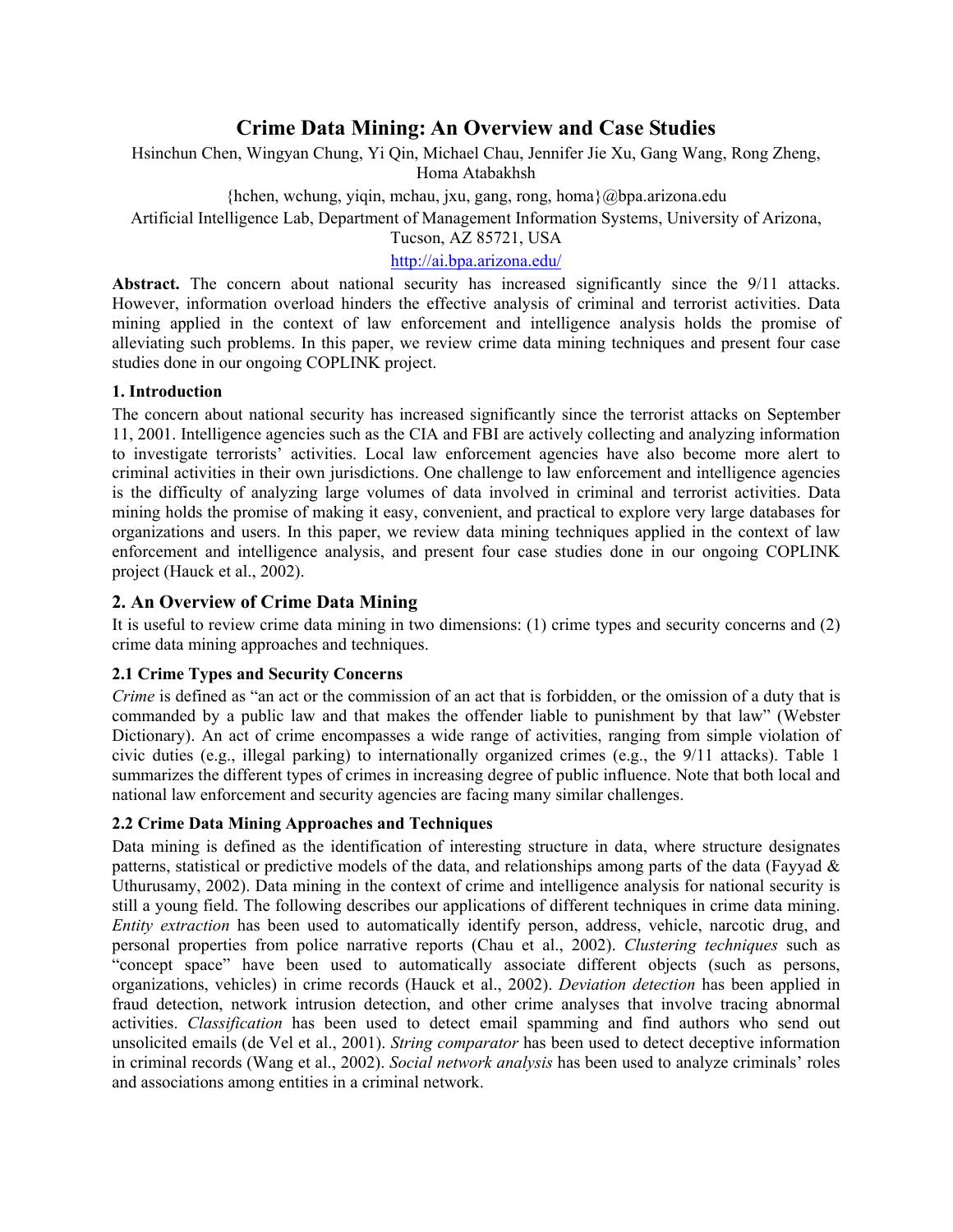| Increasing public influence | <b>Type</b> | <b>Local Law Enforcement Level</b>                                                         | <b>National Security Level</b>           |
|-----------------------------|-------------|--------------------------------------------------------------------------------------------|------------------------------------------|
|                             | Traffic     | Driving under influence (DUI), fatal/personal                                              |                                          |
|                             | Violations  | injury/property damage traffic accident, road rage                                         |                                          |
|                             | Sex Crime   | Sexual offenses, sexual assaults, child molesting                                          | Organized prostitution                   |
|                             | Theft       | Robbery, burglary, larceny, motor vehicle theft,                                           | Theft of national secrets or weapon      |
|                             |             | stolen property                                                                            | information                              |
|                             | Fraud       | Forgery and counterfeiting, frauds, embezzlement,                                          | Transnational money laundering, identity |
|                             |             | identity deception                                                                         | fraud, transnational financial fraud     |
|                             | Arson       | Arson on buildings, apartments                                                             |                                          |
|                             | Gang / drug | Narcotic drug offenses (sales or possession)                                               | Transnational drug trafficking           |
|                             | offenses    |                                                                                            |                                          |
|                             |             | Violent Crime Criminal homicide, armed robbery, aggravated                                 | Terrorism (bioterrorism, bombing,        |
|                             |             | assault, other assaults                                                                    | hijacking, etc.)                         |
|                             | Cyber Crime | Internet frauds, illegal trading, network intrusion/hacking, virus spreading, hate crimes, |                                          |
|                             |             | cyber-piracy, cyber-pornography, cyber-terrorism, theft of confidential information        |                                          |

#### **Table 1. Crime types at different levels**

# **3. Case Studies of Crime Data Mining**

Based on the crime characteristics and analysis techniques discussed above, we present four case studies of crime data mining that are part of our ongoing COPLINK project.

## **3.1 Entity Extraction for Police Narrative Reports**

Valuable criminal-justice data in free texts such as police narrative reports are currently difficult to be accessed and used by intelligence investigators in crime analyses. We proposed a neural network-based entity extractor, which applies named-entity extraction techniques to automatically identify useful entities from police narrative reports of the Tucson Police Department (TPD). The system has three major components: (1) *Noun phrasing*: It is a modified version of the Arizona Noun Phraser (Tolle & Chen, 2000) and extracts noun phrases as named entities from documents based on syntactical analysis; (2) *Finite state machine and lexical lookup*: A finite state machine compares each word in the extracted phrase, as well as the words immediately before and after the phrase, with the items in a handcrafted lexicons. Each comparison will generate a binary value (either  $\hat{0}$  or 1) to indicate a match or mismatch; (3) *Neural network*: The feedforward/backpropagation neural network predicts the phrase's most possible entity type. Preliminary evaluation results demonstrated that our approach is feasible and has some potential values for real-life applications. Our system achieved encouraging precision and recall rates for person names and narcotic drugs  $(74 - 85\%)$ , but did not perform as well for addresses and personal properties (47 – 60%) (Chau et al., 2002). Our future work includes conducting larger-scale evaluation studies and enhancing the system to capture human knowledge interactively.

#### **3.2 Detecting Criminal Identity Deceptions: An Algorithmic Approach**

Criminals often provide police officers with deceptive identities to mislead police investigations, for example, using aliases, fabricated birth dates or addresses, etc. The large amount of data also prevents officers from examining inexact matches manually. Based on a case study on deceptive criminal identities recorded in the TPD, we have built a taxonomy of criminal identity deceptions that consisted of name deceptions, address deceptions, date-of-birth deceptions, and identity number deceptions. We found criminals usually made minor changes to their real identity information. For example, one may give a name similarly spelled or, change the sequence of digits in his social security number. Based on the taxonomy, we developed an algorithmic approach to detect deceptive criminal identities automatically (Wang et al., 2002). Our approach utilized four identity fields: name, address, date-of-birth, and socialsecurity-number and compared each corresponding field for a pair of criminal identity records. An overall disagreement value between the two records was computed by calculating the Euclidean Distance of disagreement measures over all attribute fields. A deception in this record pair will be noticed when the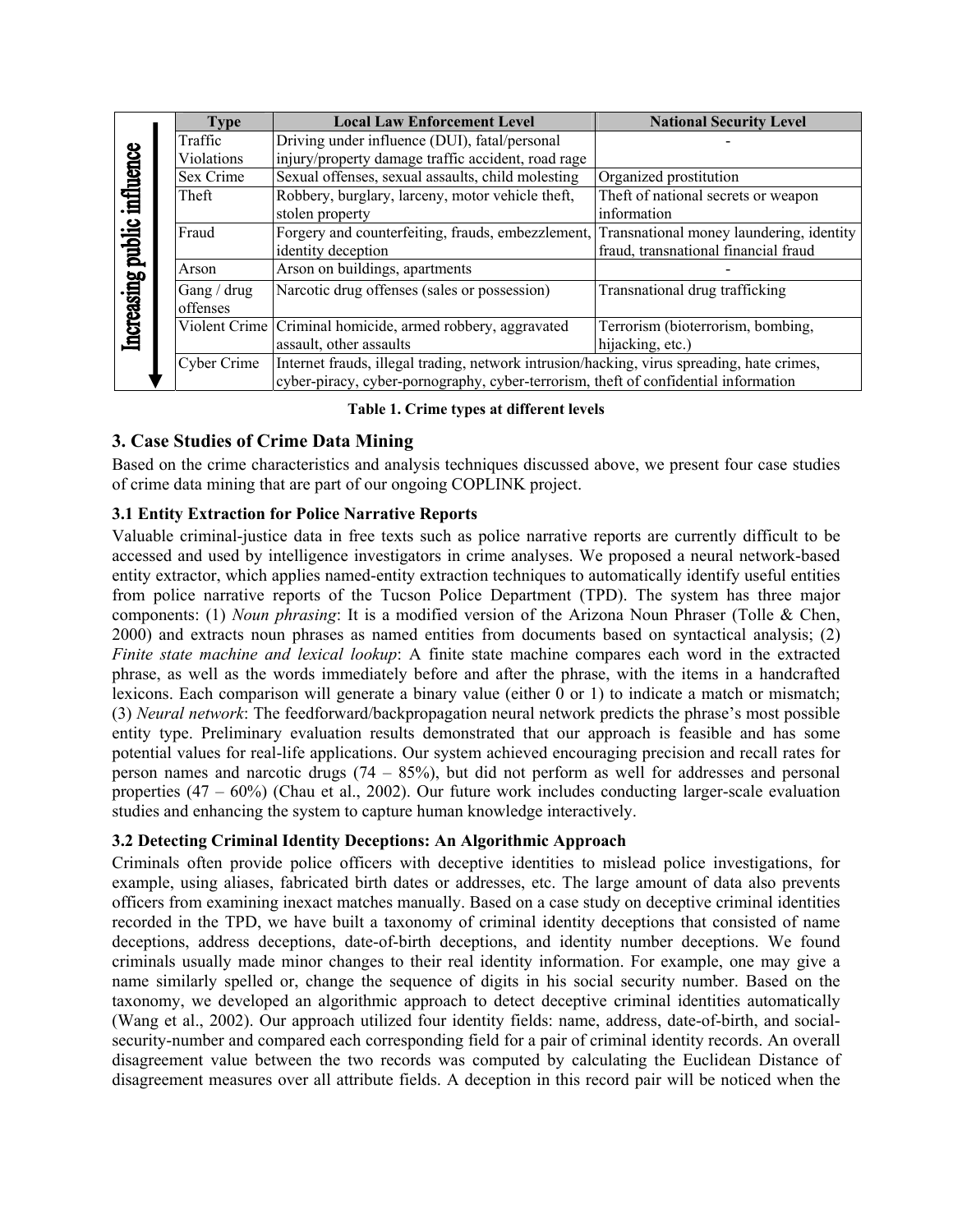overall disagreement value exceeds a pre-determined threshold value, which is acquired during training processes. We conducted an experiment using a sample set of real criminal identity records from the TPD. The results showed that our algorithm could accurately detect 94% of criminal identity deceptions.

#### **3.3 Authorship Analysis in Cybercrime**

The large amount of cyber space activities and their anonymous nature make cybercrime investigation extremely difficult. Conventional ways to deal with this problem rely on a manual effort, which is largely limited by the sheer amount of messages and constantly changing author IDs. We have proposed an authorship analysis framework to automatically trace identities of cyber criminals through messages they post on the Internet. Under this framework, three types of message features, including style markers, structural features, and content-specific features, are extracted and inductive learning algorithms are used to build feature-based models to identify authorship of illegal messages. To evaluate the effectiveness of this framework, we conducted an experimental study on data sets of English and Chinese email and online newsgroup messages produced by a small number of authors. We tested three inductive learning algorithms: decision trees, backpropagation neural networks, and Support Vector Machines. Our experiments demonstrated that with a set of carefully selected features and an effective learning algorithm, we were able to identify the authors of Internet newsgroup and email messages with a reasonably high accuracy. We achieved average prediction accuracies of 80% - 90% for email messages, 90% - 97% for the newsgroup messages, and 70% - 85% for Chinese Bulletin Board System (BBS) messages. Significant performance improvement was observed when structural features were added on top of style markers. SVM outperformed the other two classifiers on all occasions. The experimental results indicated a promising future of using our framework to address the identity-tracing problem.

## **3.4 Criminal Network Analysis**

In organized crimes such as narcotics trafficking, terrorism, gang-related crimes, and frauds, offenders often cooperate and form networks to carry out various illegal activities. Social Network Analysis (SNA) has been recognized as an appropriate methodology to uncover previously unknown structural patterns from criminal networks. We have employed SNA techniques for criminal network analysis in our COPLINK project. Four steps are involved in our analysis: (1) *Network extraction*: We utilized TPD crime incident reports as sources for criminal relationship information because criminals who committed crimes together usually were related. The concept space approach (Chen & Lynch, 1992) was used to identify and uncover criminal relationships; (2) *Subgroup detection*: We employed hierarchical clustering to detect subgroups in a criminal network based on relational strength; (3) *Interaction pattern discovery*: We employed an SNA approach called blockmodeling to reveal patterns of between-group interaction. Given a partitioned network, blockmodel analysis determines the presence or absence of an interaction between a pair of subgroups by comparing the density of the links between these two subgroups to a predefined threshold value; (4) *Central member identification*: We employed several measures, such as degree, betweenness, and closeness to identify central members in a given subgroup. These three measures can suggest the centrality of a network member.

Figure 1 shows a narcotics network consisting of 60 criminals. It is difficult to detect subgroups, interaction patterns, and the overall structure from this original network manually. Using clustering and blockmodeling methods, however, a chain structure became apparent (Figure 1b). We have conducted a field study at the TPD with three domain experts who confirmed that the subgroups and central members found by the system were correct representations of the reality. They believed that this system would be very useful for crime investigation and could greatly increase crime analysts' productivity.